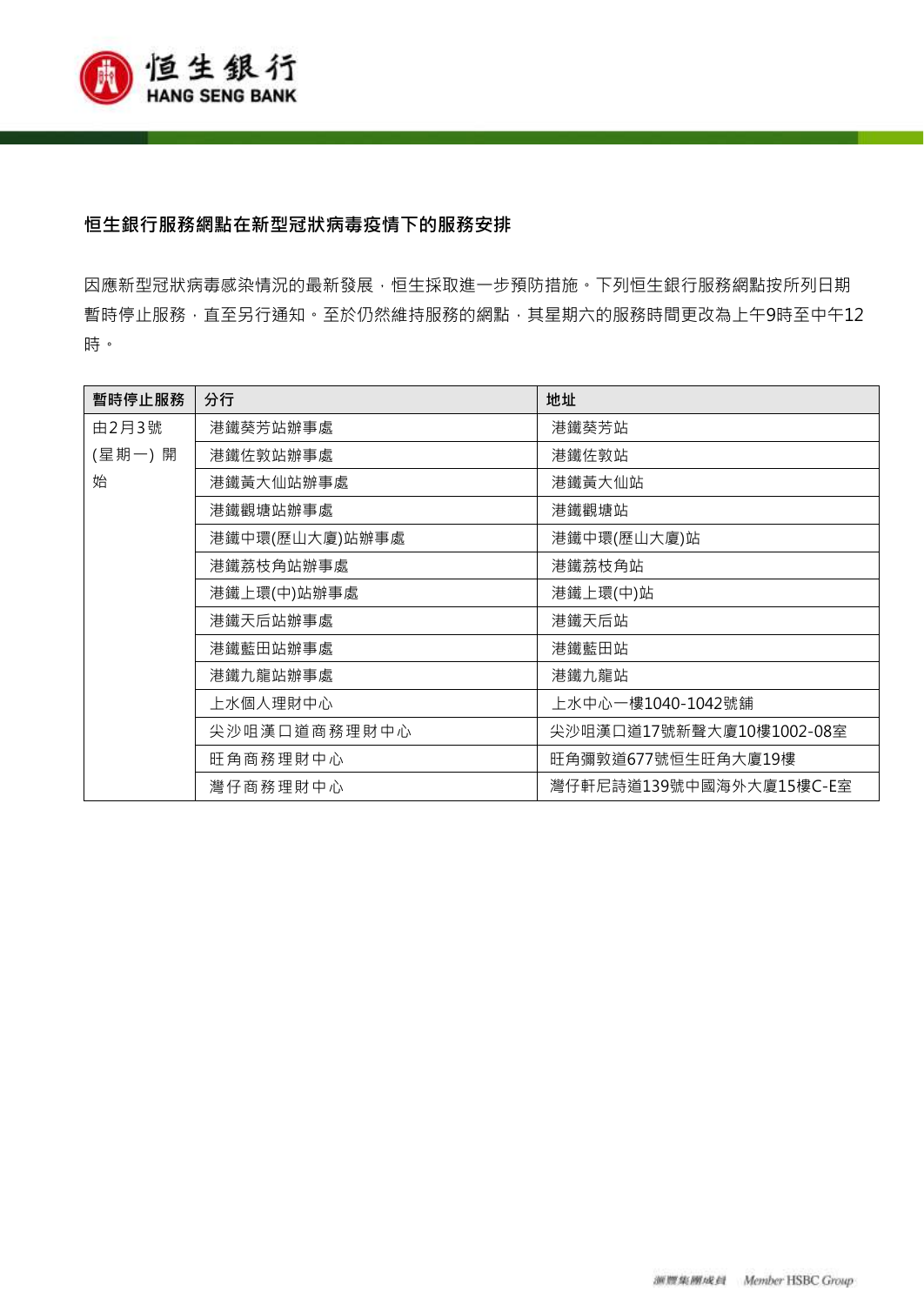

| 暫時停止服務 | 分行                 | 地址                        |
|--------|--------------------|---------------------------|
| 由2月4號  | 上環分行               | 德輔道中251號東寧大廈1樓9-10號舖      |
| (星期二)開 | 石塘咀優越及優進理財中心       | 皇后大道西486號                 |
| 始      | 北角(渣華道)優越及優進理財中心   | 渣華道146-166號嘉威大廈地下6-10號舖   |
|        | 灣仔分行               | 告士打道138號聯合鹿島大廈1樓          |
|        | 統一中心分行             | 金鐘道95號統一中心1026-1028及2029號 |
|        | 東港城分行              | 東港城商場2樓217C號              |
|        | 觀塘優越及優進理財中心        | 開源道79號鱷魚恤中心1樓7號舖          |
|        | 譚公道分行              | 譚公道38號                    |
|        | 141 太子道分行          | 太子道141號                   |
|        | 新蒲崗分行              | 爵祿街56號                    |
|        | 大埔分行               | 廣福道35號                    |
|        | 屯門市中心優越及優進理財中心     | 屯門市廣場第2期高層地下28號           |
|        | 大圍分行               | 大圍道33號                    |
|        | 城市花園優越及優進理財中心<br># | 電氣道233號                   |
|        | # 牛頭角分行            | 佐敦谷北道5號                   |
|        | 窩打老道優越及優進理財中心<br># | 窩打老道86號                   |
|        | 黃埔新村優越及優進理財中心      | 德民街46號                    |
|        | # 大河道分行            | 大河道30號                    |

 **#** 保管箱照常提供服務

# 營運時間

| 星期一至五 | 上午9時至5時  |
|-------|----------|
| 星期六   | 上午9時至12時 |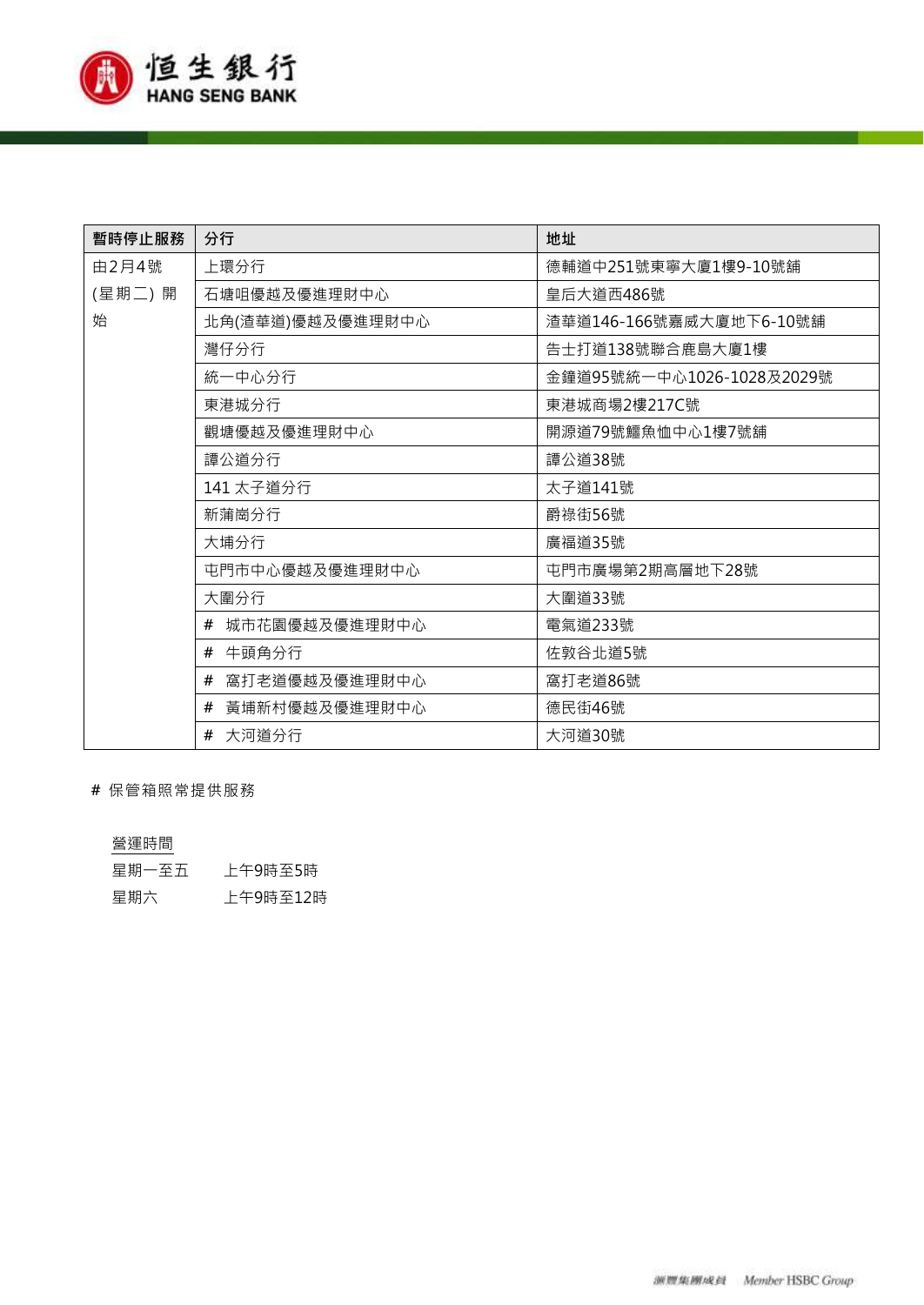

### **Service Adjustment for Hang Seng Bank Outlets under Novel Coronavirus**

As further precautionary actions in response to development in the novel coronavirus situation, Hang Seng Bank outlets are temporarily closed for service from the date specified, until further notice. Saturday service hours for those remaining open are shortened to 9:00 am to 12:00 noon.

| <b>Temporarily</b> | <b>Branch</b>                           | <b>Address</b>                           |
|--------------------|-----------------------------------------|------------------------------------------|
| <b>Close From</b>  |                                         |                                          |
| 3 Feb 2020         | MTR Kwai Fong Station Office            | <b>MTR Kwai Fong Station</b>             |
| (Mon)              | MTR Jordan Station Office               | MTR Jordan Station                       |
|                    | MTR Wong Tai Sin Station Office         | MTR Wong Tai Sin Station                 |
|                    | <b>MTR Kwun Tong Station Office</b>     | <b>MTR Kwun Tong Station</b>             |
|                    | MTR Central (Alexandra House) Station   | MTR Central (Alexandra House) Station    |
|                    | Office                                  |                                          |
|                    | <b>MTR Lai Chi Kok Station Office</b>   | MTR Lai Chi Kok Station                  |
|                    | MTR Sheung Wan (Central) Station Office | MTR Sheung Wan (Central) Station         |
|                    | <b>MTR Tin Hau Station Office</b>       | <b>MTR Tin Hau Station</b>               |
|                    | <b>MTR Lam Tin Station Office</b>       | <b>MTR Lam Tin Station</b>               |
|                    | <b>MTR Kowloon Station Office</b>       | <b>MTR Kowloon Station</b>               |
|                    | Sheung Shui Sales and Service Centre    | Shop 1040-1042, Level 1, Sheung Shui     |
|                    |                                         | Centre                                   |
|                    | Tsim Sha Tsui Hankow Road Business      | Rooms 1002-8, 10/F, Sands Building, 17   |
|                    | <b>Banking Centre</b>                   | Hankow Road, Tsim Sha Tsui               |
|                    | Mongkok Business Banking Centre         | 19/F, Hang Seng Mongkok Building, 677    |
|                    |                                         | Nathan Road, Mongkok                     |
|                    | Wanchai Business Banking Centre         | Unit C-E, 15/F, China Overseas Building, |
|                    |                                         | 139 Hennessy Road, Wanchai               |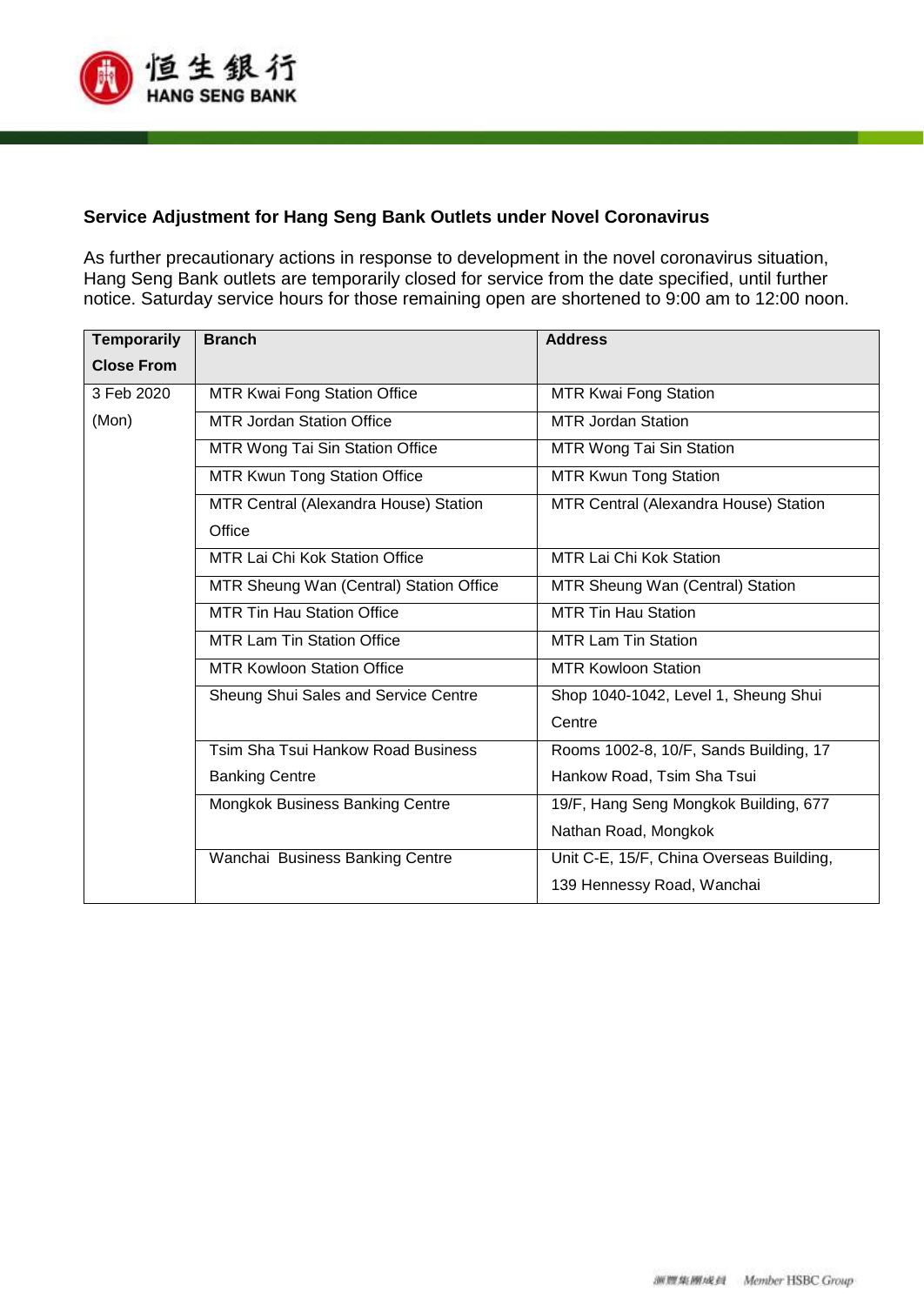

| <b>Temporarily</b> | <b>Branch</b>                              | <b>Address</b>                              |
|--------------------|--------------------------------------------|---------------------------------------------|
| <b>Close From</b>  |                                            |                                             |
| 4 Feb 2020         | Sheung Wan Branch                          | Shop 9-10, 1/F, Tung Ning Building, 251     |
| (Tue)              |                                            | Des Voeux Road Central                      |
|                    | Shek Tong Tsui Prestige and Preferred      | 486 Queen's Road West                       |
|                    | <b>Banking Centre</b>                      |                                             |
|                    | North Point (Java Road) Prestige and       | Shops Nos. 6-10, G/F, Ka Wai Building,      |
|                    | <b>Preferred Banking Centre</b>            | Nos. 146-166 Java Road                      |
|                    | Wanchai Branch                             | 1/F, Allied Kajima Building, 138 Gloucester |
|                    |                                            | Road                                        |
|                    | <b>United Centre Branch</b>                | Shop 1026 - 1028 & 2029, United Centre,     |
|                    |                                            | 95 Queensway                                |
|                    | East Point City Branch                     | Shop 217C, Level 2, East Point City         |
|                    | Kwun Tong Prestige and Preferred           | Shop 7, 1/F, Crocodile Center, 79 Hoi       |
|                    | <b>Banking Centre</b>                      | Yuen Road                                   |
|                    | Tam Kung Road Branch                       | 38 Tam Kung Road                            |
|                    | 141 Prince Edward Road Branch              | 141 Prince Edward Road                      |
|                    | San Po Kong Branch                         | 56 Tseuk Luk Street                         |
|                    | Tai Po Branch                              | 35 Kwong Fuk Road                           |
|                    | Tuen Mun Town Plaza Prestige and Preferred | Shop 36, Upper G/F, Tuen Mun Town Plaza,    |
|                    | <b>Banking Centre</b>                      | Phase II                                    |
|                    | Tai Wai Branch                             | 33 Tai Wai Road                             |
|                    | # City Garden Prestige and Preferred       | 233 Electric Road                           |
|                    | <b>Banking Centre</b>                      |                                             |
|                    | # Ngau Tau Kok Branch                      | 5 Jordan Valley North Road                  |
|                    | # Waterloo Road Prestige and Preferred     | 86 Waterloo Road                            |
|                    | <b>Banking Centre</b>                      |                                             |
|                    | # Whampoa Estate Prestige and              | 46 Tak Man Street                           |
|                    | <b>Preferred Banking Centre</b>            |                                             |
|                    | # Tai Ho Road Branch                       | 30 Tai Ho Road                              |

**#** Safe deposit services of this branch will remain normal.

Opening Hours:<br>Mon – Fri 0

Mon – Fri 09:00 - 17:00 09:00 - 12:00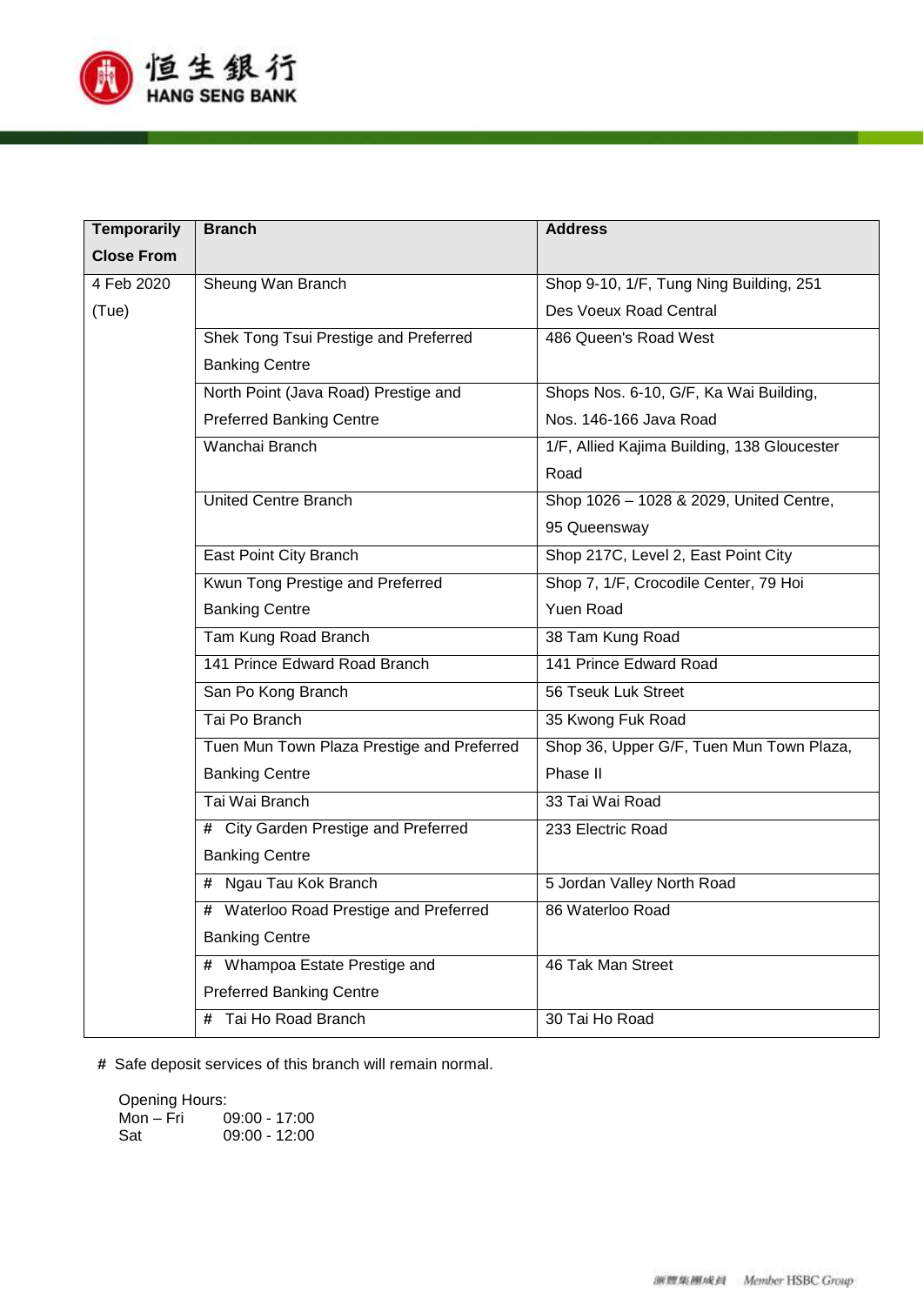

#### **恒生银行服务网点在新型冠状病毒疫情下的服务安排**

因应新型冠状病毒感染情况的最新发展,恒生采取进一步预防措施。下列恒生银行服务网点按所列日期暂时停止服 务, 直至另行通知。至于仍然维持服务的网点, 其星期六的服务时间更改为上午9时至中午12时。

| 暂时停止服务 | 分行             | 地址                       |
|--------|----------------|--------------------------|
| 由2月3号  | 港铁葵芳站办事处       | 港铁葵芳站                    |
| (星期一)开 | 港铁佐敦站办事处       | 港铁佐敦站                    |
| 始      | 港铁黄大仙站办事处      | 港铁黄大仙站                   |
|        | 港铁观塘站办事处       | 港铁观塘站                    |
|        | 港铁中环(历山大厦)站办事处 | 港铁中环(历山大厦)站              |
|        | 港铁荔枝角站办事处      | 港铁荔枝角站                   |
|        | 港铁上环(中)站办事处    | 港铁上环(中)站                 |
|        | 港铁天后站办事处       | 港铁天后站                    |
|        | 港铁蓝田站办事处       | 港铁蓝田站                    |
|        | 港铁九龙站办事处       | 港铁九龙站                    |
|        | 上水个人理财中心       | 上水中心一楼1040-1042号铺        |
|        | 尖沙咀汉口道商务理财中心   | 尖沙咀汉口道17号新声大厦10楼1002-08室 |
|        | 旺角商务理财中心       | 旺角弥敦道677号恒生旺角大厦19楼       |
|        | 湾仔商务理财中心       | 湾仔轩尼诗道139号中国海外大厦15楼C-E室  |